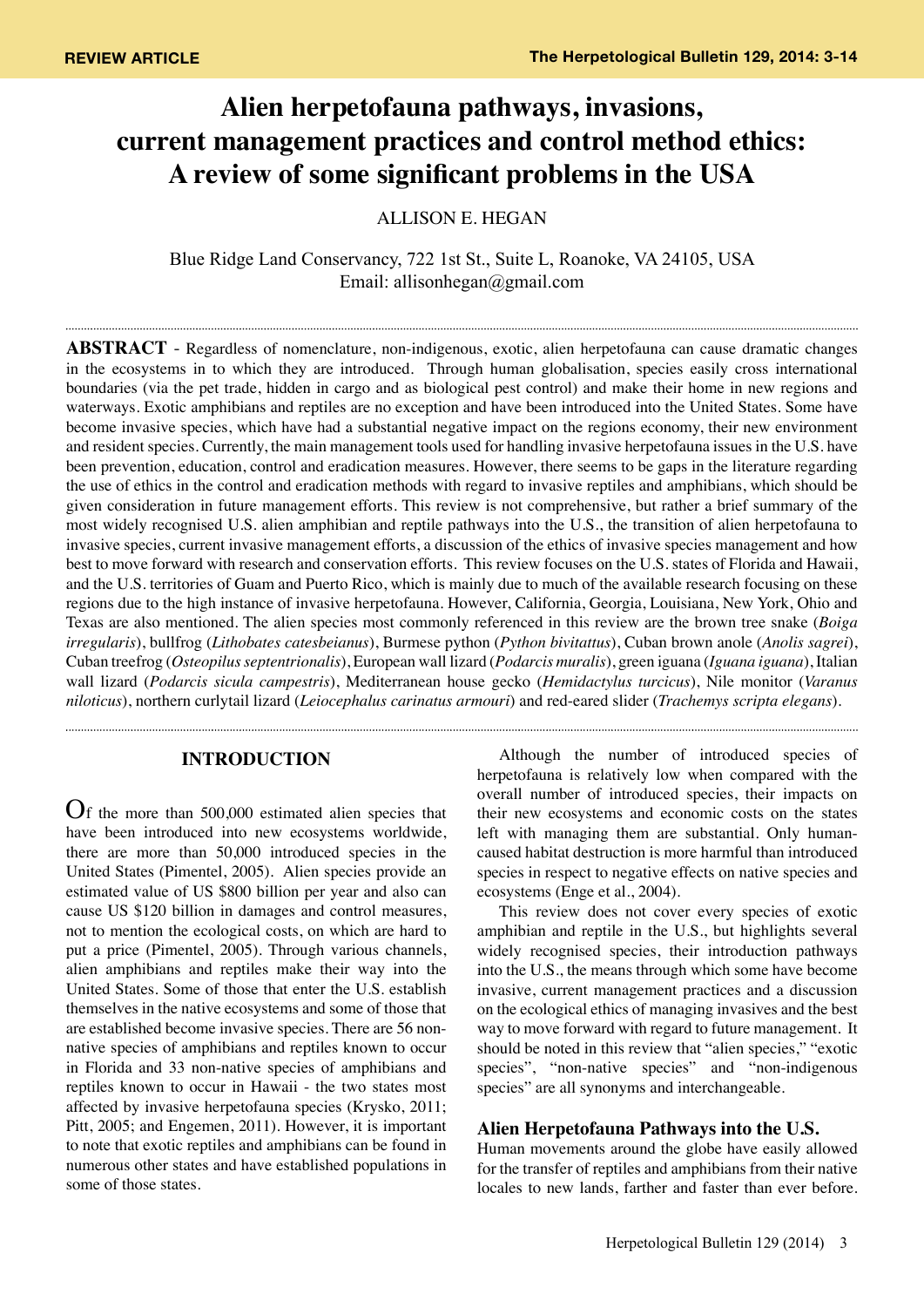

**Figure 1**. The brown tree snake (*B. irregularis*) is native to Australia, Indonesia and Papua New Guinea and regarded as one of the world's most destructive invasive species. It easily escaped notice in the commercial and military cargo, moving to and from the U.S. territory of Guam shortly after World War II. *B. irregularis* subsequently decimated 18 of Guam's native species, including birds, bats and lizards (Pimentel et al., 1999; Lowe, et al., 2000; Pitt, 2005; Rodda & Savidge, 2007). Photo Credit: Tom Charlton.

Global transportation networks have grown and thus goods and people are finding their way to even the most remote terrestrial and marine locations, therefore increasing homogeneity of species around the world and reducing biodiversity (Pitt, 2005). Exotic amphibians and reptiles are no exception and have been introduced into the United States both accidentally and intentionally.

# **Accidental and intentional introductions**

Non-indigenous reptiles and amphibians have entered the United States accidentally as "contaminants" of trade via airports, seaports, roads, railways, canals, and even pipelines (Hulme, 2009). Invasive brown tree snakes (*Boiga irregularis*, Fig. 1), coquí frogs, geckos, and blind snakes travel around the globe as stowaways in air and sea cargo before finding their new home in the States (Pitt, 2005). While *B. irregularis* hide in the cargo of ships, coquí frogs, geckos, and blind snakes (*Ramphotyphlops braminus*) hide amongst agricultural produce (Pitt, 2005). Native to Australia, Indonesia and Papua New Guinea, the shy and nocturnal *B. irregularis*, known as one of the world's most destructive invasive species, easily escaped notice in the commercial and military cargo, which was coming to and from the U.S. territory of Guam shortly after World War II (Pimentel et al., 1999; Lowe, et al., 2000; Pitt, 2005; Rodda and Savidge, 2007).

Guam may have one of the world's most invasive reptiles, but Florida has the largest number of established non-native amphibian and reptile species in the United States (Enge et al., 2004). The United States accounts for more than 80% of the world's total trade in reptiles, many of which enter through Florida (Simmons and Burridge, 2002). Florida is especially susceptible to the establishment of alien herpetofauna and has more exotic reptiles and amphibians species than any other state, due to its major ports, US \$300 million captive wildlife industry,



**Figure 2**. The American bullfrog *(L. catesbeianus*) has a natural range over a vast portion of eastern North America, from the Mississippi River and Great Lakes all the way east to the Atlantic Ocean, but is still considered alien and often invasive when present in non-native American habitat (Adams & Pearl, 2007). The IUCN lists the American bullfrog on its list of "100 of the World's Worst Invasive Alien Species" (Lowe, et al., 2000). Photo Credit: Michael Gadomski.

subtropical climate, reduced native species, habitat destruction and hurricanes - the latter facilitate the release of captive animals (Enge et al., 2004; Pitt, 2005; Hardin, 2007; Engeman et al., 2011; Krysko, 2011). The main port of entry for exotic herpetofauna entering the U.S., either accidentally or intentionally, is Miami, Florida (Hardin, 2007; Pitt, 2005). In 2005 and 2006, 3,982 Florida captive wildlife facilities were permitted to have non-native species (Hardin, 2007). During the years 1989 through 2000, U.S. Fish and Wildlife Service Law Enforcement Management Information System (LEMIS) records indicate that approximately 6,067 shipments containing live nonerycine boas, pythons and relatives entered the United States, representing 404,177 individuals, 17 genera, and 40 species (Reed, 2005).

With so many exotic species entering the U.S. it is not surprising that some find their way into the wild. Due to this, along with other influencing factors, pythons and chameleons, have been introduced both accidentally and intentionally into Florida (Hardin, 2007; Pitt, 2005). They have been imported for the pet trade and either escaped or were released by owners who no longer wanted them (Pitt, 2005). Intentional releases are also responsible for introducing alien species including bullfrogs, *Lithobates catesbeianus* (= *Rana catesbeiana*, Fig. 2), and various species of turtle released as a food source, cane toads (*Rhinella* (= *Bufo*) *marina*) and poison dart frogs (*Phillobates* sp.) for biological control to combat pest species and veiled chameleons (*Chamaeleo calyptratus*) for aesthetic reasons (Pitt, 2005; Hulme, 2009).

# **Native introductions**

Unlike the other species discussed in this review, the redeared slider turtle (*Trachemys scripta elegans*) and the bullfrog (*L. catesbeianus*) although native to the U.S., are considered invasive in non-native parts of their range.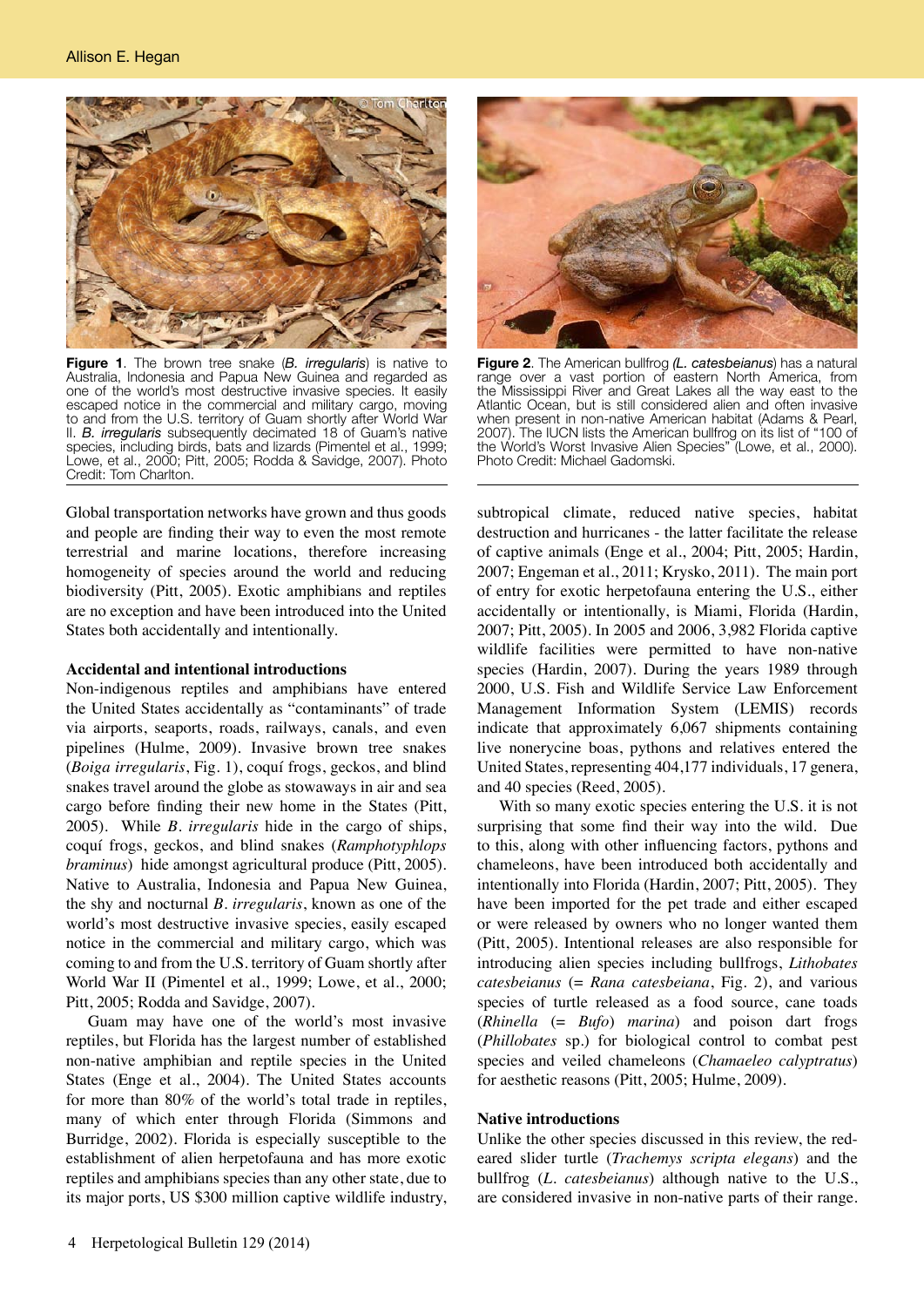

**Figure 3**. Burmese pythons (*P. bivitattus*) are usually difficult to locate, because of their camouflage and the marshy, difficultto-navigate habitat of the Everglades where they have become established (Engeman et al., 2011). Photo Credit: Susan Jewell, U.S. Fish & Wildlife Service/Wikimedia Commons.



**Figure 4**. European wall lizard (*P. muralis*), a native to southern and central Europe and northwestern Asia Minor, has established a population of several thousand in urban areas within Cincinnati, Ohio. The population stems from just two introduced lizards from Italy in 1951 and its dispersal has since followed the railroad tracks (Hedeen & Hedeen, 1999). Photo Credit: Lucarelli/Wikimedia Commons.

*T. scripta elegans*, indigenous to the U.S. is the most widely invasive reptile species in the world due to introductions from the pet trade and food markets (Thomson et al., 2010). The native range of *L. catesbeianus* covers a vast portion of eastern North America, from the Mississippi River and Great Lakes east to the Atlantic Ocean, but is still considered alien and often invasive when present in non-native American habitat (Adams & Pearl, 2007).

#### **Pet trade introductions**

Unintended alien species introductions from other countries due to the pet trade include the Burmese python (*Python bivittatus*, formerly *Python molurus bivitattus*; Fig. 3), Nile monitor (*Varanus niloticus*) and green iguana (*Iguana iguana*). Since the 1970s, escaped and released pet *P. bivittatus* have been present in southern Florida and subsequently making their way into newspaper headlines (Engeman et al., 2011). Additionally, such natural and destructive events as Hurricane Andrew may have unintentionally released more individuals into the wild (Engeman et al., 2011).

Although, not an ideal pet, given its large size and its skittish disposition the monitor lizard *V. niloticus* is the second-most commonly sold African monitor species in the U.S. and can retail for as little as US \$10 (Enge et al., 2004). Due to escapes, intentional release by owners who find them to be too much to handle or illegal release by reptile dealers trying to establish a local breeding population from which they plan to capture and sell them, *V. niloticus* has established populations in Florida (Enge et al., 2004).

Native to Central and South America and the Caribbean, *I. iguana* is also a popular pet of reptile enthusiasts. When owners are no longer interested in keeping them, they are released into the wild and, like many invasive species, populations have grown rapidly in the U.S. (Falcón et al.,

2013). Although it is legal to own *I. iguana* in Florida and Puerto Rico (but illegal to import them into Puerto Rico), it is illegal to release them into the wild (Falcón et al., 2013). Hawaii, where *I. iguana* have also become established and pose a risk to endangered hibiscus and Kokia, is a different story and possessing *I. iguana* can cost up to US \$200,000 in fines and 30 years in prison (Falcón et al., 2013).

Another well-documented pet trade introduction is the European wall lizard (*Podarcis muralis*, Fig. 4), a native to southern and central Europe and northwestern Asia Minor. Unlike the previously mentioned species, this species does not require a tropical habitat to thrive and has established a population of several thousand in urban areas within Cincinnati, Ohio (Hedeen and Hedeen, 1999). The population apparently stems from just two introduced lizards from Italy in 1951(Hedeen and Hedeen, 1999). The lizard's population dispersal followed the railroad tracks, due to its preference for splintered wooden ties in railroads in the human-modified habitats of its native range (Hedeen and Hedeen, 1999).

The Italian wall lizard (*Podarcis sicula campestris*, Fig. 5) was accidentally introduced to Long Island, New York due to a car accident around 1967, which released several individuals intended for a pet store (Mendyk, 2007). The city's municipal yard with its paved areas was perfect habitat for *P. s. campestris* to colonize and since then, the species has dispersed and established several populations (Mendyk, 2007). Long Island's railroads, power-lines and drainage ditches provide connected, unobstructed prime habitat for the lizards to disperse freely, including into New York City (Mendyk, 2007). Without any native lizards present in the area, *P. s. campestris* does not face direct competition for food or habitat and will likely continue to spread throughout Long Island and New York City (Mendyk, 2007). Currently, there is no evidence implicating *P. s. campestris* with environmental damage,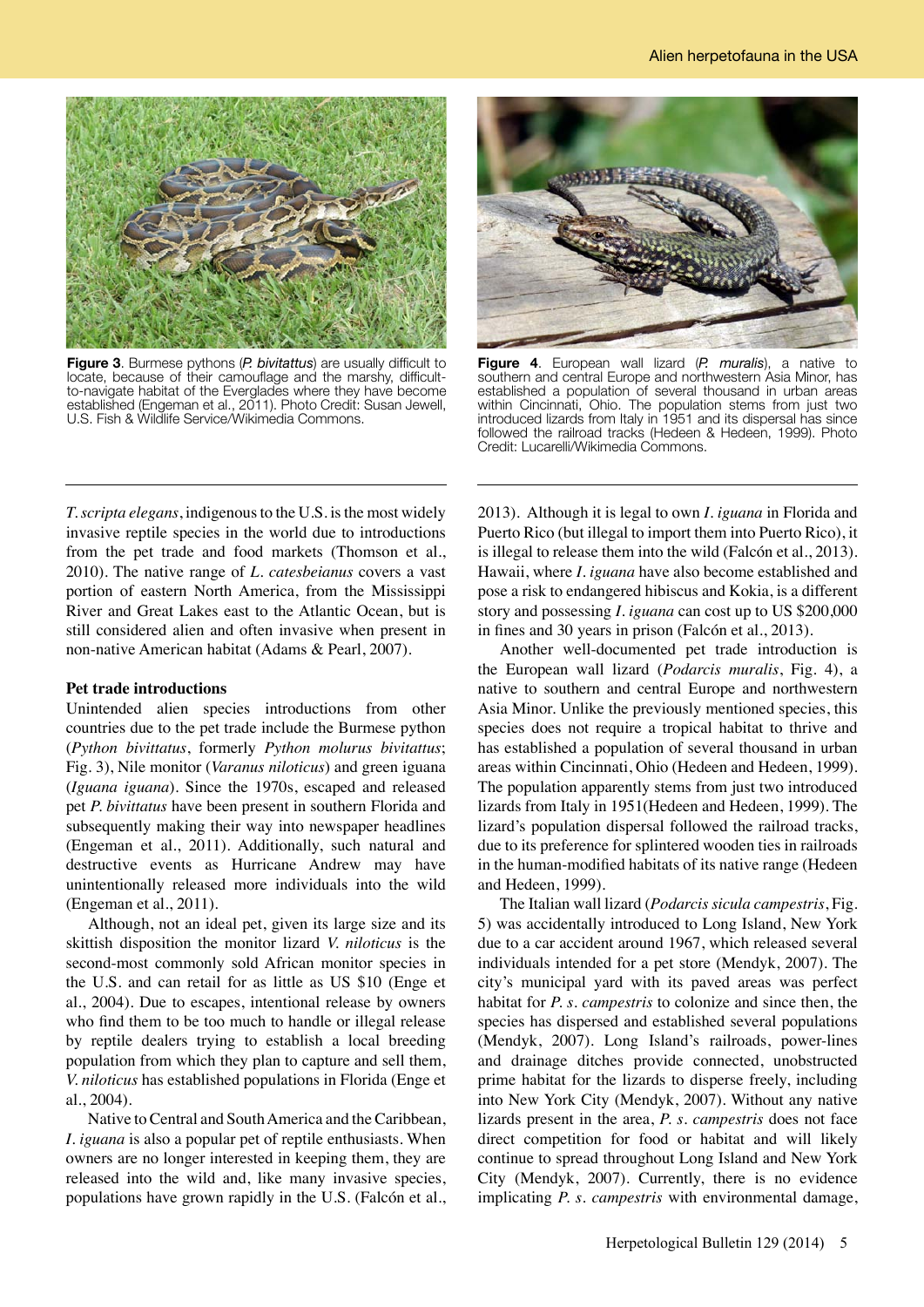

**Figure 5**. Italian wall lizard (*P. sicula*) was accidentally introduced to Long Island, New York due to a car accident around 1967, which released several individuals intended for a pet store. Long Island's railroads, power-lines and drainage ditches provide connected, unobstructed prime habitat for the lizards enabling colonization into other areas, including into New York City (Mendyk, 2007). Photo Credit: Richard Bartz/Wikimedia Commons.

but much remains to be learned about their ecology in the U.S. (Mendyk, 2007).

Regardless of where alien herpetofauna end up in the U.S., the invasion pathways have opened up previously unavailable corridors through which thousands of alien reptilian and amphibian species enter the U.S. daily. In addition to exotic herpetofauna, the channels allow introduction of parasites and pathogens that may accompany exotic herpetofauna. It is important to understand the access points and pathways available to non-indigenous herpetofauna, since some have been known to become invasive through predation, competition and disease. Once the pathways by which alien herpetofauna enter the U.S. are fully understood, the better equipped U.S. wildlife managers and conservationists will be to prevent future introductions.

# **When Alien Herpetofauna Become Invasive**

There is a fine line between being an introduced alien species and an invasive species. Just by being present in an ecosystem, alien species naturally will have some sort of effect on native species, whether it is beneficial or harmful, predatory or competitive, but not all will become invasive and most have negligible environmental impacts (Hardin, 2007). The non-indigenous species whose presence is truly damaging to the ecosystem's function, native inhabitants or economy will receive the designation of 'invasive species.' Although Florida and Hawaii have the greatest numbers of invasive herpetofauna in the U.S. with 30 species found in Florida and 12 found in Hawaii, there are at least 53 invasive species of reptiles and amphibians in total in the U.S. (Pimentel et al., 1999; Bergman et al., 2000). During the fiscal years 1990 to 1997, assistance was requested to alleviate damage caused by various exotic reptiles in Arizona, Guam, Louisiana, Maryland, Maine, Minnesota, Missouri, Oklahoma,



**Figure 6**. Northern curly-tail lizard (*L. carinatus armouri*) in Morikami Gardens, Delray Beach, Florida, USA. An endemic to the islands of Little Bahama Bank, the current established population stemmed from just 20 released pairs on Palm Beach in the 1940s (Meshaka et al., 2005). Photo Credit: Ianaré Sévi/ Wikimedia Commons.

Puerto Rico, Texas, Utah, and Wisconsin. This included, for example, the mangrove monitor (*Varanus indicus*) in Guam and *B. irregularis* in Hawaii and Guam (Bergman et al., 2000). The International Union for the Conservation of Nature (IUCN) lists *B. irregularis*, *L. catesbeianus, O. septentrionalis* and *T. scripta elegans*, which are all invasive in the U.S., on its list of "100 of the World's Worst Invasive Alien Species" (Lowe et al., 2000). Additionally about 42% of the species on the Threatened or Endangered species lists are at risk primarily because of non-indigenous species, which demonstrates the negative implications of invasive species (Pimentel et al., 1999).

#### **Snakes**

Invasive species, the same as any species, have specific ecological requirements for survival and propagation. However, successful invasive species tend to be generalists, which can reproduce effectively and abundantly, mature quickly, eat almost anything, tolerate a variety of habitats, be transported easily (either intentionally for the pet or wildlife trade or accidentally as elusive and unseen cargo), and enter a climatically similar ecosystem, which has low species diversity and is stressed by human or natural disturbance (Pitt, 2005; Salinas, 2006). The successful invasion of Guam by *B. irregularis* is due to the fact that it meets most of these criteria and does not have any natural predators on the island (Lowe, et al., 2000). Given the small size and neutral colour of *B. irregularis* and an ability to remain concealed in cargo, boats and aircraft, it poses a threat of invasion to other islands, if serious management efforts are unable to contain it (Lowe, et al., 2000). The areas most at risk are tropical hubs for traffic and trade (Lowe, et al., 2000). In areas where *B. irregularis* has proliferated, it has eliminated all breeding populations of seabirds, 10 of 13 native bird species, 6 of 12 native lizard species, and 2 of 3 bat species (Pimentel et al., 1999;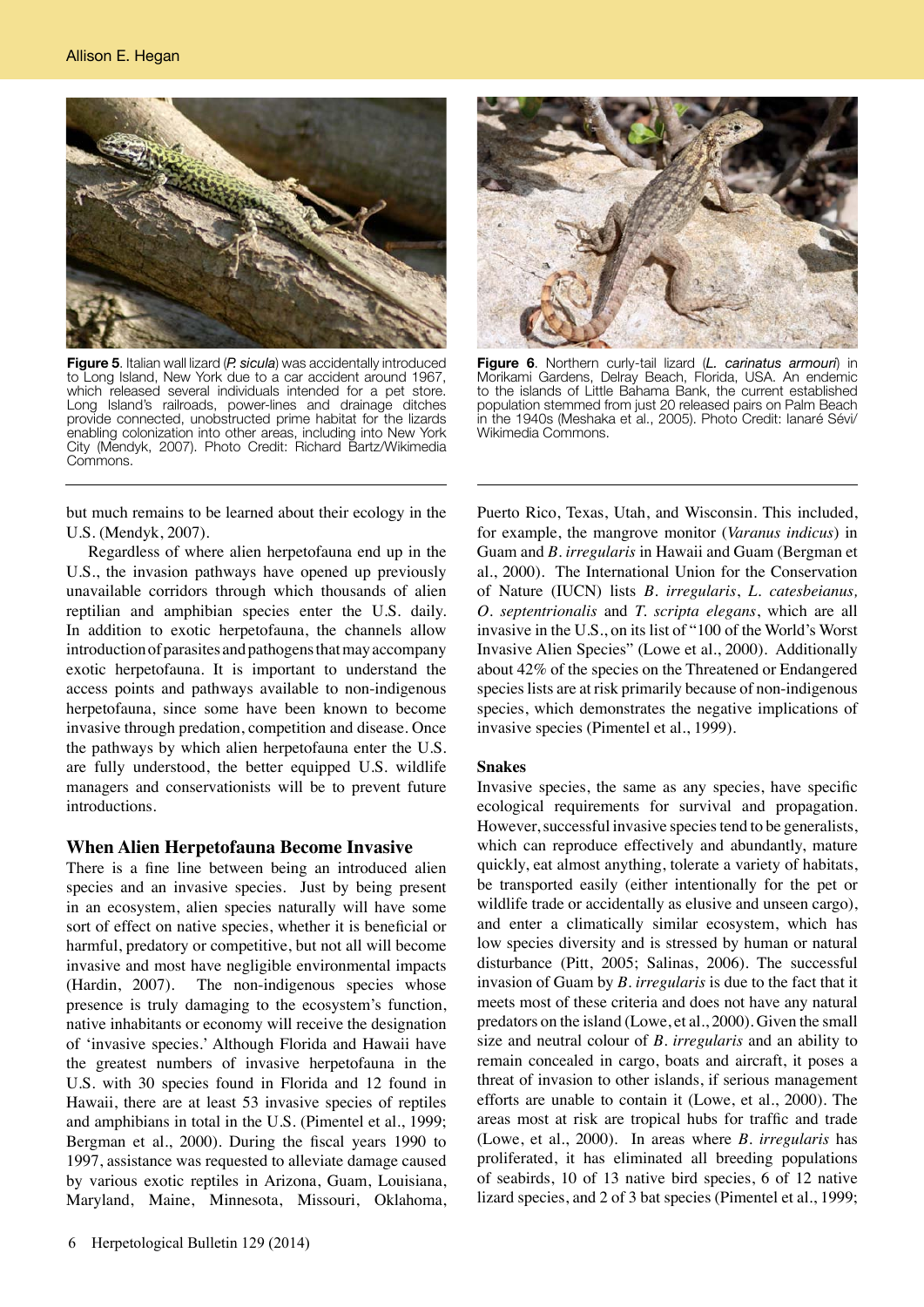

**Figure 7**. Brown Anole (*A. sagrei*) a native of Cuba and the Bahamas, is now found in Florida, Georgia, Texas and Hawaii. *A. sagrei* may be responsible for the displacement of native green anoles (*A. carolinensis*) (Gerber, 1991; Echternacht, 1999; Campbell, 2000). Photo Credit: Alberta P./Wikimedia Commons.

Bergman et al, 2000; Lowe, et al., 2000; Wiles et al., 2003; Reed, 2005; Rodda and Savidge, 2007).

 Additionally, *B. irregularis* has been responsible for power outages, livestock losses and hospitalized people with its bite (Bergmann et al., 2000). In 1987, a single snake-related power outage cost the power company more than \$250,000 and according to a 1996 estimate, snakerelated power outages is conservatively \$1 million per year (Pimentel et al., 1999). *B. irregularis* accounts for US \$12 million in damages and control costs annually (Pimentel, 2005). For all its currently documented negative effects, *B. irregularis* harmful presence may be even greater (Wiles et al., 2003). For example, seed dispersal and pollination carried out by the former residents are now severely reduced (Wiles et al., 2003). It is difficult to know with any certainty what the future holds for these plant species, which can take years to potentially go extinct, but preventing further damage through successful control of *B. irregularis* and protecting native species remain crucial (Wiles et al., 2003; Richardson and Ricciardi, 2013).

There are 315 vouchered records (verified with specimens or photographs) of Burmese pythons (*P. bivittatus*) in Florida, which are native to southern China, Vietnam, Cambodia, Thailand, Laos, Myanmar, Bangladesh, and eastern India (Krysko et al., 2011). *P. bivittatus* have increased dramatically since 2000 and have spread throughout much of southern Florida, including all of Everglades National Park (Krysko et al., 2011; Dorcas, et al., 2012). This large snake consumes mammals and birds, including endangered species, and recent research indicates that severe declines in mammal populations coincide with the expansion of *P. bivittatus* in the Everglades (Dorcas, et al., 2012). Nocturnal road surveys of mammals before 2000 displayed a 99.3% decrease in the frequency of raccoon observations and decreases of 98.9% and 87.5% for opossum and bobcat



**Figure 8.** Mediterranean house gecko (*H. turcicus*) also found in western India, Somalia, Canary Islands and now throughout the southeastern United States. However, *H. turcicus* is being replaced by introduced competitively superior geckoes - the tropical house gecko (*H. mabouia*) and Indo-Pacific gecko (*H. garnotii*) - in Texas and Florida (Meshaka et al., 2006). Photo Credit: ZooFari/Wikimedia Commons.

observations, respectively with no rabbits detected from 2003 to 2011 (Dorcas, et al., 2012). Given that raccoons and bobcats are considered commonly occurring mammals in the National Park, the results do not bode well for species of conservation concern (Dorcas, et al., 2012). However, according to K.G. Smith, there is "presently no evidence for an overall homogenizing effect of non-indigenous amphibians and reptiles in Florida," but this "should not be confused with an absence of the effects of non-indigenous species in Florida" and the chance for future changes (Smith, 2006).

# **Lizards**

Of the established alien reptiles found in Florida, most are lizards (31 species, mostly iguanids and geckos). This compares to a single chelonian, the red-eared slider (*T. scripta elegans*), one crocodilian, the spectacled caiman (*Caiman crocodilus*), and three snakes (Hardin, 2007). Although *I. iguana* is well established and considered a problem species, there is no evidence indicating they are responsible for severe ecological damage and hence are only of minor concern (Hardin, 2007). On the other hand, the Nile monitor (*Varanus niloticus*), Africa's largest lizard and a voracious predator, is cause for great concern (Hardin, 2007).

The presence of *V. niloticus* in southwest Florida potentially threatens a species of special concern, the burrowing owl (*Athene cunicularia*) (Hardin, 2007) and expansion further south could potentially threaten nest sites of already vulnerable species such as the Brown Pelican (*Pelecanus occidentalis*), sea turtles, diamondback terrapins (*Malaclemys terrapin*), and the endangered American crocodile (*Crocodylus acutus*), since it is well known to feed on crocodile eggs in Africa (Enge et al., 2004; Hardin, 2007). However, other species, for example, alligators, may be less impacted, because of their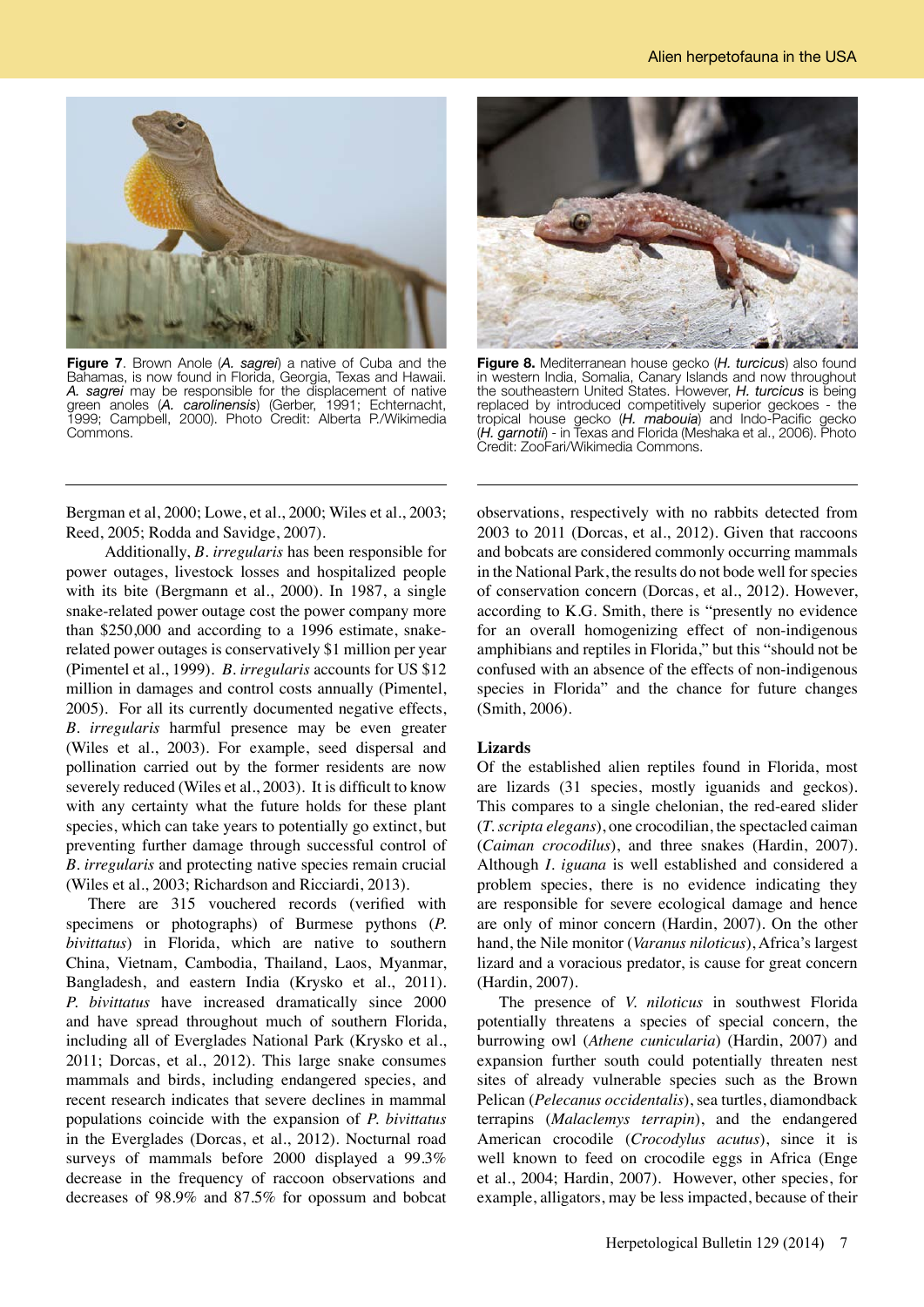stable and large populations (Enge et al., 2004). A prolific and generalist predator, *V. niloticus* preys on arthropods, crabs, crayfishes, mussels, gastropods, fishes, anurans, lizards, turtles, snakes, young crocodiles, eggs, birds, small mammals, carrion, and even human food scraps, and hence has the potential to drastically and negatively affect local wildlife through competition for resources (food and habitat) and through increased predation pressures on native species (Enge et al., 2004).

In contrast to the assessment of Hardin (2007), Falcón et al 2013 have indicated that *I. iguana* are invasive in Florida and are considered a nuisance, considering their appetite for garden plants of the native and non-native variety (Falcón et al., 2013). *I. iguana* is present in Hawaii and other Pacific islands and will likely continue to spread, if effective control methods are not implemented (Falcón et al., 2013). They are feeding generalists and capable of severely reducing native plant populations and facilitate seed dispersal of invasive plants (Falcón et al., 2013). Although pet *I. iguana* may carry Salmonella, wild invasive individuals are unlikely to harm humans, but the same cannot be said for the local reptiles, which may contract diseases and parasites (Falcón et al., 2013). In terms of economic costs, other than consuming commercially important plants, *I. iguana* burrows create erosion damage to roads in both Florida and Puerto Rico with estimated repairs costing US \$2,480/ha (Falcón et al., 2013).

The curlytail lizard (*Leiocephalus carinatus armouri*, Fig. 6), an endemic to the islands of Little Bahama Bank, has been established in Florida's southeastern coast since the 1940s, when 20 pairs were released on Palm Beach (Meshaka et al., 2005). It is now also established on sites in Florida's southwestern coast (Meshaka et al., 2005). *L. c. armouri* prefers sunny, rocky conditions that are abundant in developed areas along Florida's coastline (Meshaka et al., 2005). Where *L. c. armouri* populations are close to those of brown anoles (*Anolis sagrei*, Fig. 7), the latter have declined (Meshaka et al., 2005). Since *Anolis sagrei* is also non-native in the U.S., predation by *L. c. armouri* has acted as an unintended biological control. However, native lizards are also at risk of displacement where *L. c. armouri* is established. Those at risk include the green anole (*A. carolinensis*), six-lined racerunner (*Cnemidophorus sexlineat sexlineatus*), southeastern fivelined skink (*Eumeces inexpectatus*) and the Florida scrub lizard (*Sceloporus woodi*) (Meshaka et al., 2005).

The introduced brown anole (*A. sagrei*), a native of Cuba and the Bahamas, also may be responsible for the displacement of native green anoles (*A. carolinensis*) (Gerber, 1991; Echternacht, 1999; Campbell, 2000). The species was first observed in the Florida Keys in 1887, but did not arrive in mainland Florida until the 1940s (Garman, 1887; Oliver, 1950; Bell 1953). *A. sagrei* are now established and expanding in Florida, preferring urbanised areas, including along highways, campgrounds and hotels (Campbell 1996). The populations have spread via cars and potted plants to Georgia, Louisiana and Texas (Campbell



**Figure 9**. The Cuban treefrog (*O. septentrionalis*) was introduced into Florida in 1951 and has since been introduced to Hawaii, Georgia and Puerto Rico (Salinas, 2006; Glorioso et al., 2012). In Florida, *O. septentrionalis* preys on invertebrates (beetles, spiders, orthopterans, ants, roaches, and caterpillars), small vertebrates and less often, native frogs (Glorioso et al., 2012). Photo Credit: Thomas Brown/Wikimedia Commons.

1996). Adult *A. sagrei* prey on smaller *A. carolinensis*, as well as displacing them from their native habitat (Gerber, 1991; Echternacht, 1999; Campbell, 2000). *A. sagrei*  was first noticed in urban areas in Hawaii in the 1980's (Goldberg et al., 2002). Given the successful invasion of the southeastern U.S., it is possible that *A. sagrei* may negatively impact Hawaii's native, low-elevation insect fauna (Goldberg et al., 2002).

Unlike *A. sagrei*, where populations are on the rise, the invasive Mediterranean house gecko, *Hemidactylus turcicus* (Fig. 8) populations are apparently declining in Florida. Native to the Mediterranean area and the Canary Islands, *H. turcicus* has, until recently, enjoyed colonization success in Florida, Louisiana and elsewhere in the southeastern United States (Conant and Collins, 1991; Meshaka et al., 2006). *H. turcicus* prefers urban areas, which can potentially be predator-free (Meshaka et al., 2006). However, recently, *H. turcicus* has been replaced by introduced competitively superior geckoes - the tropical house gecko (*H. mabouia*) and Indo-Pacific gecko (*H. garnotii*) - in Texas and Florida (Meshaka et al., 2006; Non-natives - Mediterranean Gecko, n.d.). The newly established geckos have the advantage of continuous reproduction against the more limiting seasonal reproductive cycle of *H. turcicus* (Non-natives - Mediterranean Gecko, n.d.).

#### **Frogs**

The Cuban treefrog, *Osteopilus septentrionalis* (Fig. 9), is a native of Cuba, the Bahamas and the Cayman Islands and since 1951 has been an established invasive species in Florida (Glorioso et al., 2012). In Florida, *O. septentrionalis* preys on invertebrates (beetles, spiders, orthopterans, ants, roaches, and caterpillars), small vertebrates and less often, native frogs (Glorioso et al., 2012). Yet, where *O. septentrionalis* is present, native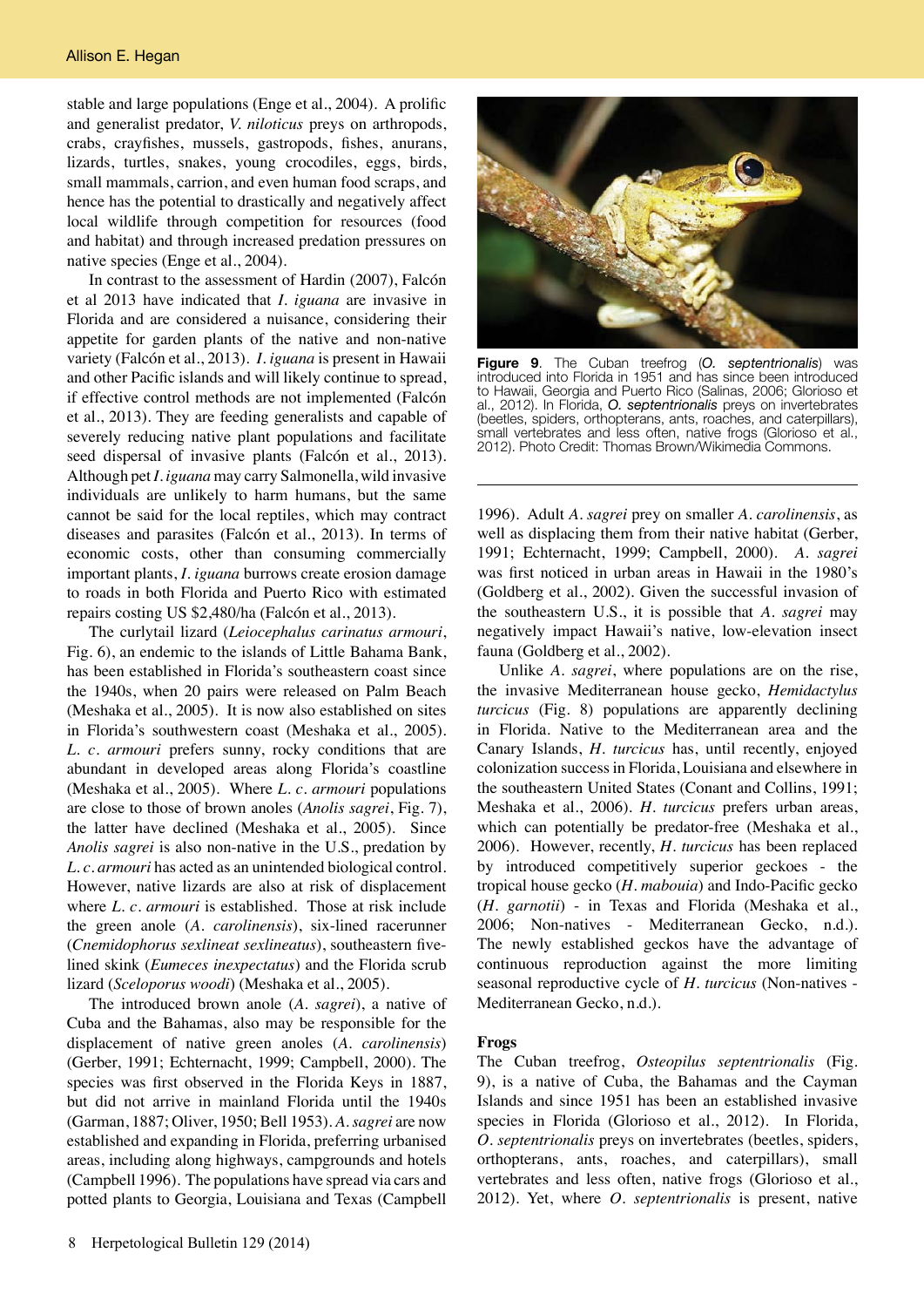treefrog populations have been reduced. This is likely due to competition for food and potential *O. septentrionalis*  predation on native treefrogs during different stages of the lifecycle rather than predation on adults (Glorioso et al., 2012). Female *O. septentrionalis* are not highly selective with their mates and are able to reproduce rapidly and spread easily as an invasive (Salinas, 2006). Because of this and other factors, *O. septentrionalis* has successfully invaded Hawaii, Georgia and Puerto Rico (Salinas, 2006).

In a very different region of the United States, a similar threat to native northern leopard frogs, *Lithobates pipiens,* is transpiring. The once widespread *L. pipiens* (formerly *Rana pipiens*) has declined significantly in the U.S. due to habitat destruction, climatic changes, chytrid fungus, and invasive species, for instance *L. catesbeianus* (Johnson et al., 2011). Although *L. catesbeianus* are not solely responsible for the reduction of *L. pipiens* - both species co-exist in the native northeastern U.S. range of *L. catesbeianus*, competition with and predation on *L. pipiens* occurs in the western U.S. (Johnson et al., 2011). *L. catesbeianus* requires wetlands for successful reproduction and thus *L. pipiens* fare better where wetlands are not a permanent ecological fixture (Johnson et al., 2011). Where *L. catesbeianus* are rare or absent, such as in the wetlands in northwestern Colorado, *L. pipiens* are believed to be present (Johnson et al., 2011).

Research has indicated that native red-legged frogs (*Rana aurora*), when placed in clumped-resource ponds with *L. catesbeianus* were smaller, took longer to reach metamorphosis, had lower tadpole survivorship, and lower numbers of adult frogs than those who were not placed with *L. catesbeianus* (Kiesecker et al., 2001). However, *R. aurora* that were in scattered-resource ponds with *L. catesbeianus* were less impacted by their presence (Kiesecker et al., 2001). Knowing that *R. aurora* could survive alongside *L. catesbeianus* in the latter conditions will help wildlife managers better focus their management efforts on those areas where co-habitation is not possible.

#### **Red-eared slider turtle**

The red-eared slider (*T. s. elegans*), a popular pet species, which is native to the Mississippi River drainages, and has been introduced to many parts of the U.S. and through competition threatens several native turtle species (Thomson et al., 2010; Krysko et al., 2011). One of the locations where red-eared sliders are present is the Sacramento River, the largest river drainage in California, which also supports significant populations of the native western pond turtle (*Emys marmorata*), a species of special concern in California (Thomson et al., 2010). The western pond turtle has declined significantly in many parts of its range, mainly due to habitat loss, but its population remains stable in the Sacramento River, which is why it is so important to conserve these strongholds (Thomson et al., 2010). Although *T. s. elegans* may be able to spread throughout the Sacramento River, its current concentration is near urban areas and is rare near large populations

of *E. marmorata* (Thomson et al., 2010). Currently, *T. s. elegans* does not compete with *E. marmorata* for food, but that is not to say that they will not in the future (Thomson et al., 2010). The bigger concern is the potential for *T. s. elegans* to transfer disease, which could spread throughout the Sacramento drainage and render *E. marmorata* and other species at risk (Thomson et al., 2010).

#### **Herpetofauna parasites**

In addition to potentially carrying pathogens that spread disease, the exotic pet trade has opened channels for transfer of parasites, including ticks, hemogregarines and ascarid nematodes, to native U.S. reptiles (Reed, 2005). In Florida, exotic ticks, which were transported on imported tortoises, snakes, and monitor lizards, have been identified at 29 of 32 reptile premises in 18 counties (Burridge et al., 2000). Of the 4 Amblyomma tick species identified, *A. marmoreum* and *A. sparsum* are vectors of heartwater, a lethal disease of domestic and wild ruminants such as cattle, sheep, goats, and deer (Burridge et al., 2000). Once exotic ticks are introduced, research suggests that they can easily spread around Florida, with *A. marmoreum* feeding on a host reptile for up to 111 days (Burridge et al., 2000). In that time, ticks are unknowingly transferred between importers, breeders, wildlife parks and zoos, pet stores, private owners and perhaps the wild (Burridge et al., 2000). Yet, it is not clear if they are spreading to native species (Burridge et al., 2000). The pet trade may also be responsible for facilitating the spread of the deadly chytrid fungi beyond borders and accelerating the decline of amphibians globally (Reed, 2005).

# **Current Management Practices of Invasive Herpetofauna**

### **Prevention through education and prohibition**

It may be self evident, but prevention is the best control tool for managing invasive herpetofauna (Davis, 2012). In order to prevent future introductions of invasive species, money is best spent on educating the public and cargo inspectors (Pimentel et al., 2005). The Florida Fish and Wildlife Conservation Commission's, similar to other states in the U.S., operates a policy of education of pet owners and prevention of releases rather than prohibition, which would impact the pet industry (Hardin, 2007). Of course, prevention does not resolve the issue of already established populations of invasive species, which is why a combined effort is necessary for realistic and successful eradication or, at least, control of invasive reptiles and amphibians.

In the 1970s, regulations for captive and non-native wildlife were established in U.S., which included "risk-based bio-security for problematic species" and "prohibition of a limited number of species that posed unacceptable risks to the ecosystem, economy, or human health and safety" (Hardin, 2007). Of course, economic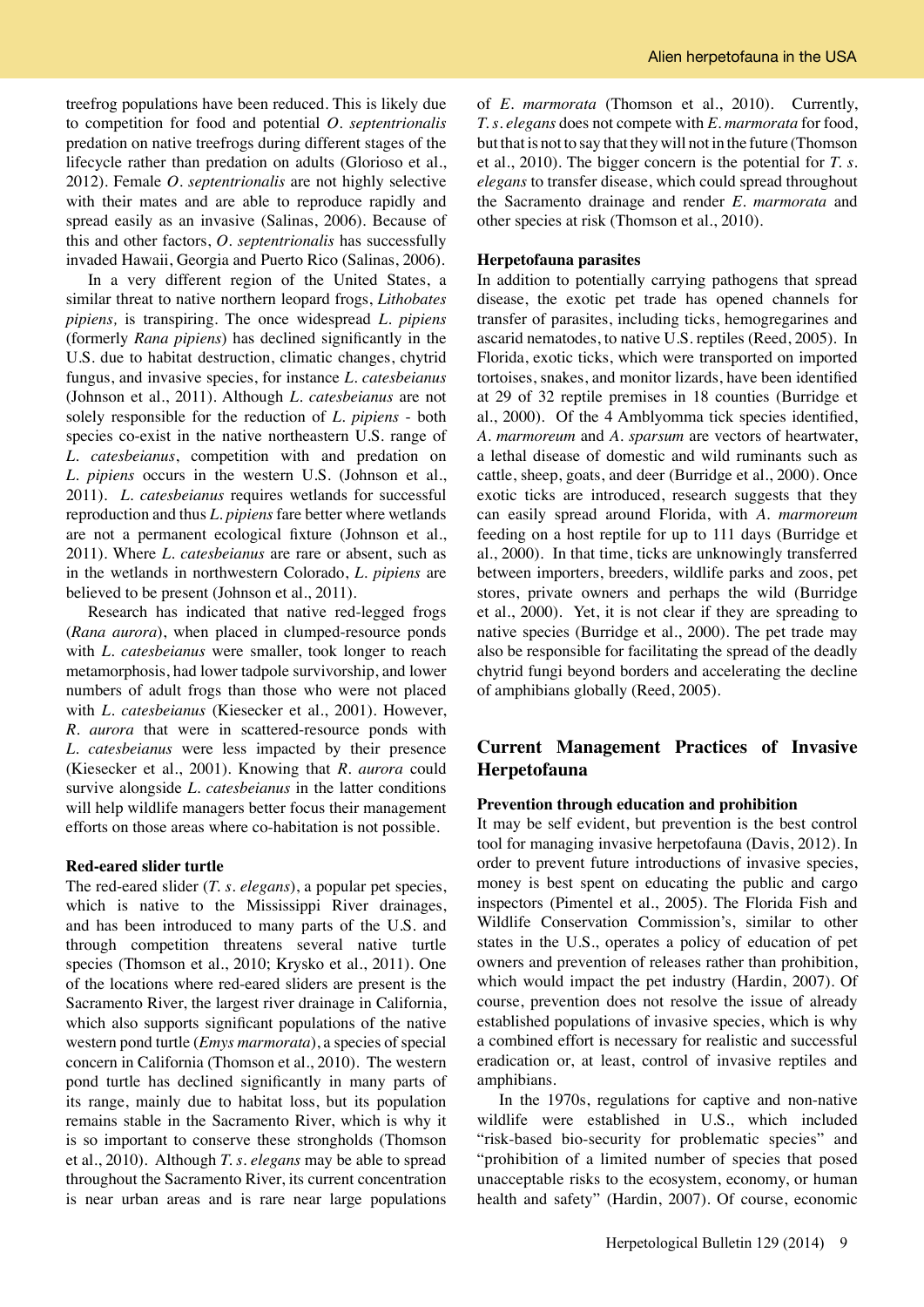interests are always at play with regard to government regulations and hence, species that clearly pose risks, are still allowed to be imported. That being said, more recent measures have been enacted to help mitigate problems associated with imported reptiles. In 2008, owners of certain large reptile species were required to implant passive integrated transponders to identify individual animals, should they escape and a "pet surrender network" is currently being developed (Hardin, 2007).

#### **Baiting, trapping and shooting**

Once established, control efforts for locating and eradicating alien herpetofauna are much more complex and expensive than prevention measures. The Burmese python is a prime example. Surprisingly, given their size, *P. bivittatus* are hard to locate, due to effective camouflage and the marshy, difficult-to-navigate habitat of the Everglades where they are found (Engeman et al., 2011). One solution is bait placement laced with Acetaminophen, the main ingredient in Tylenol® a toxin to *P. bivittatus* (Engeman et al., 2011). This method is used in Guam to control *B. irregularis* (Engeman et al., 2011). Additionally, researchers are testing the effectiveness and potential use of trap-drift fence and multi-capture traps (Engeman et al., 2011). In 2013, a public "Burmese Python Challenge" took place in Florida. "Nearly 1,600 people from 38 states - most of them inexperienced hunters" and not particularly well-trained in identifying Burmese pythons from native snakes, were set loose into the wilds of the Everglades (Dell'Amore and Andries, 2013). Scientists claimed the hunt was a success, resulting in the killing of 68 pythons, but there is concern about whether using the public in this way, especially employing inexperienced hunters, is the wisest or most humane course of action for python eradication (Dell'Amore and Andries, 2013). Due to the "sociological impact," there are now greater restrictions on possessing this and other large reptile species (Hardin, 2007). Ecologists are attempting to understand the impacts of *P. bivittatus* and it is currently unclear how far-reaching their presence will be on native species. For example, an isolated population of Boa constrictor, confined to a "habitat island" in Miami has existed since the 1970s with no expansion or other impacts (Hardin, 2007).

Florida also uses trapping and shooting of *I. iguana* for controlling the spread of this well-established species including allowing members of the public to humanely kill *I. iguana* (Falcón et al., 2013). Similar to other invasive species, complete eradication is unlikely, if even possible, which is why prevention of new releases is crucial (Engeman et al., 2011). However, intense control methods should be attempted in localized contexts such as on islands, where the effects of invasive species can be far more detrimental (Engeman et al., 2011). Eradication strategies for *I. iguana* could involve locating males during the mating season, luring nesting females with artificial nests, destroying nests and eggs, educating pet owners about negative effects of release, and granting amnesty for turning *I. iguana* in where they are illegal to keep (Falcón et al., 2013). Additionally, using dogs to find nests may prove useful, since there has been some success with this method in locating both *B. irregularis* and *I. iguana* in their native range (Falcón et al., 2013).

When it comes to management practices not all species are treated with such urgency as *P. bivittatus* or *I. iguana* in terms of public concern or finances assigned for their control. Although bullfrogs (*L. catesbeianus*) are listed by the IUCN to be among the 100 worst invaders in the world, which accounts for their negative impact on the conservation of native species, bullfrogs do not receive the attention and resources necessary for proper control methods (Lowe et al., 2000; Adams & Pearl, 2007). This is most likely due to their lack of economic impact and the difficulty faced by management agencies in controlling them (Adams & Pearl, 2007). The abundance of *L. catesbeianus* is positively related to winter and summer precipitation and wetland habitat, which is required for breeding (Ficetola et al., 2007). Therefore, preventative control methods should focus on high-risk areas with the most suitable habitat in terms of precipitation and permanent wetlands (Ficetola et al., 2007). Although *L. catesbeianus* can coexist with native amphibians, albeit with minor negative effects, it still may be advisable to eradicate *L. catesbeianus* when present in isolated ponds that are home to endangered indigenous species in order to prevent further stress on an already vulnerable population (Adams & Pearl, 2007).

# **Combined prevention and elimination efforts with habitat restoration**

Unlike *L. catesbeianus* control of the elusive and highly invasive *B. irregularis* is a high priority for wildlife managers. If a *B. irregularis* can fit its head through a hole in a cargo ship leaving Guam, it puts any Pacific island port that Guam trades with at risk (Rodda and Savidge, 2007). Those islands whose species have not co-evolved with snakes, will be even more at risk of negative impacts from introduction of *B. irregularis* (Rodda and Savidge, 2007). In order to prevent their spread to other islands, including Hawaii, wildlife managers have had success with control measures, such as visual searches, dog searches, and snake traps in Guam airports and seaports (Rodda and Savidge, 2007). Although complete eradication has not been possible on the island, acetaminophen, a toxin to *B. irregularis,* can be used in aerial broadcast and bait stations, along with snake traps and snake barriers, to control the population (Rodda and Savidge, 2007). In terms of protecting native wildlife, fortunately, Cocos Island, 25 small islets, buoys, and rocks off Guam provide areas that are free of *B. irregularis* and hence of *B. irregularis* predation (Wiles et al., 2003). Continued planting of important roosting and nesting trees and shrubs and continuing nest box programs will not eradicate the snake problem, but will at least help local birds continue to reproduce (Wiles et al., 2003).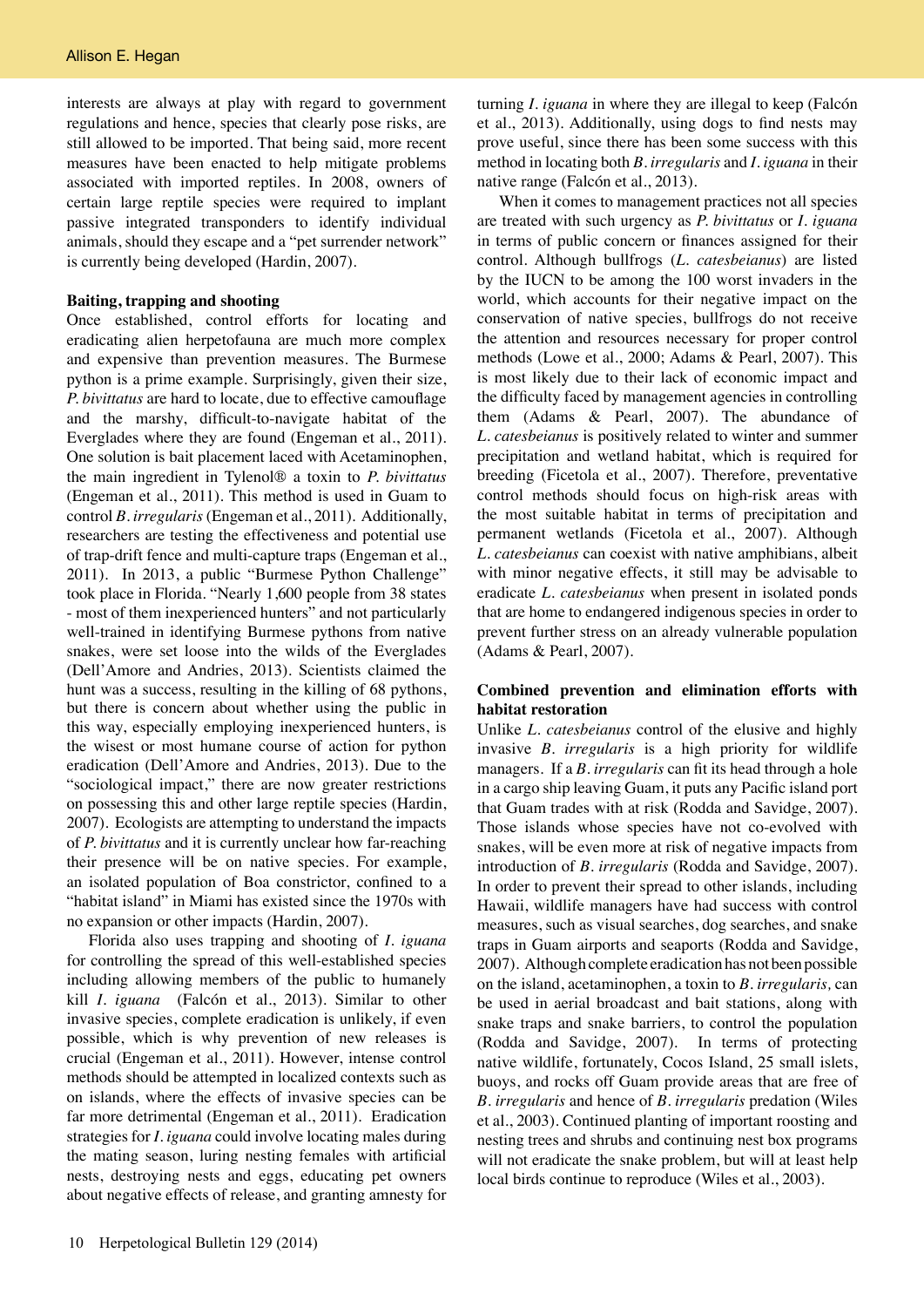#### **Biological Control**

Since many invasive species, for instance *B. irregularis,* are present in new ecosystems without natural enemies - predators, parasites, pathogens and competitors - they are often able to reproduce and spread more easily in these new environments (Messing and Wright, 2006). Biological control, the introduction of an invasive species' natural enemy into their new range, has been used to try to control pest invasives, but sometimes with severely negative effects, such as introducing more invasive species (Messing and Wright, 2006). Although this is a management tool for controlling current invasives, given the history and high risks associated with biological control methods, this should be viewed as a last resort.

# **Risk maps**

Risk-averse management tools include risk maps, which can assist conservationists in locating potential invasive species hotspots and hopefully aid in prevention of potentially negative exotic species establishment (Hulme, 2009). Risk maps should account for climatic and habitat suitability, entry points, expansion limitations, and ability to reproduce in the new ecosystem (Hulme, 2009). Once exotic species managers know where to look for future or current populations, they are then able to incorporate inspection and prevention measures such as fumigation of commodities, exclusion zones and dispersal barriers (Hulme, 2009). According to Rodda et al., *Python molurusa*, a similar species to Burmese pythons, may be able to expand their population into southern and southwestern states, considering their native range extends into similar temperate climate zones (Rodda et al., 2009). However, they go on to say, that since their limiting ecological factor has not been identified in their native distribution, "it is not yet possible to determine the equivalent North American boundaries" (Rodda et al., 2009). Although *P. bivittatus* have been reported in several locations in the U.S., the only known breeding populations are in Everglades National Park and Big Cypress National Preserve (Pyron et al., 2008). According to ecological niche models, the Everglades National Park is primary habitat, given its similarity to native ecosystem of *P. bivittatus* (Pyron et al., 2008). Since the tropical marshland is limited to southern Florida, *P. bivittatus* is unlikely to leave, even if climatically, other regions in the U.S. are suitable (Pyron et al., 2008). Models based on climate change actually show a reduction both in available suitable habitat for *P. bivittatus* in the U.S. and natural range (Pyron et al., 2008). Although *P. bivittatus* can survive in cooler climates than found in southern Florida, research shows that individuals from the established Florida population had thermoregulatory issues and were incapable of surviving winters in temperate states such as South Carolina (Dorcas et al., 2011). It is important to note that individuals of *P. bivittatus* originating from more temperate areas may be better suited to withstanding winters in areas such as South Carolina, unlike those from tropical origins (Dorcas et al., 2011). If possible, genetic variation and species' origins should be taken into consideration for management and prevention of Burmese python potential expansion in the U.S.

#### **Importance of successful management**

Successful management of invasive species is critical in safeguarding ecosystems, their native species and local economies. According to Richardson and Ricciardi's paper, decades of research implicate invasive species as contributing to native species extinctions and local ecosystem disruptions (Richardson and Ricciardi, 2013). However, it is important not to generalize, since while some invasive species have been directly linked to extinctions, such as the effects of *B. irregularis* on endemic species extinctions in Guam, not all invasive species are linked to extinction events (Gurevitch and Padilla, 2004). However, when extinctions do occur, they may not show the full story of an ecosystem's ability to function, which is why it is important for conservationists to assess the effects of invasive species on indigenous species populations to better manage the issues (Richardson and Ricciardi, 2013).

It is also important to note the distinction between invasive predatory species vs. invasive competitor species, since predators often have a greater negative effect than a competitor (Gurevitch and Padilla, 2004). Additionally, although alien species may alter their new ecosystem, it may be more important to try to incorporate them into management plans, rather than waste resources trying to eradicate them, which is often a futile task (Davis, 2011). The function of a species within a community, whether it is beneficial or harmful, should be the focus of conservationists and land managers, not whether they are native or alien (Davis, 2011). However, it is important to remember the "evolutionary context in species interactions," thus, "the more 'alien' …the greater the likelihood it will be ecologically disruptive" (Richardson and Ricciardi, 2013).

# **Control Method Ethics**

Alien reptiles and amphibians have been entering the U.S. over the past century at unprecedented rates and their import, whether intentional or not, is very unlikely to cease in the foreseeable future. Although the majority of exotic herpetofauna entering the States do not escape or establish wild populations, some of those that have, have had serious negative impacts on native species, meriting further research and substantial funding for their management. Although prevention is the most ideal and cost-effective strategy for dealing with invasive herpetofauna, eradication or strict control over current established populations is vital. In addition to finding, testing and utilizing viable management methods, consideration must also be given to the ethics of these methods- especially eradication. Not only are some of the invasive reptiles and amphibians found here in the States vulnerable in their native ranges and merit conservation consideration, but they are also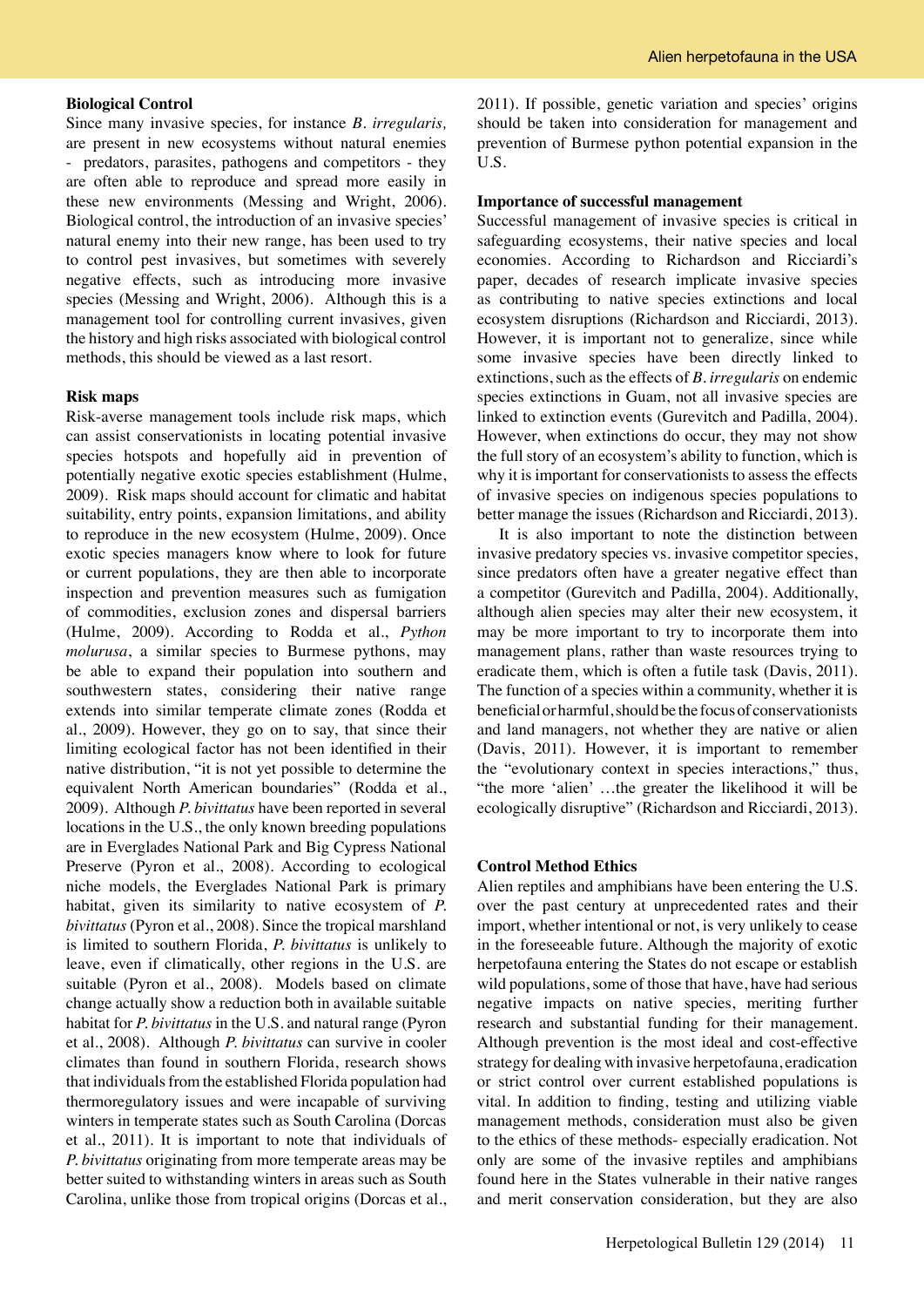sentient beings that should be treated humanely with regard to termination control methods.

It is also important to ask, "Are invasive species the drivers or passengers of change in degraded ecosystems?" the question A.S. MacDougall and R. Turkington asked in their 2005 paper. Most ecosystems; in which invasive species thrive; are degraded in some way, which may indicate that invasive species are not leading the negative changes, but contributing to or taking advantage of an already anthropogenically created negative situation (MacDougall and Turkington, 2005). Understanding this can help wildlife managers make better decisions with regard to control and ecosystem restoration.

Conservationists, wildlife managers and the public also should remember that exotic species are neither good nor bad in their own right, and defining them as such can be misleading (Slobodkin, 2001; Davis, 2012). A pristine, stable and diverse ecosystem and its native inhabitants are often considered "good" while a degraded and diversitypoor ecosystem is viewed as "bad" (Slobodkin, 2001). Invasive species often fall into the "bad" category, even though, and ironically so, they are often more successful at surviving than "good" species (Slobodkin, 2001). Despite their often harmful effects, invasive herpetofauna deserve humane treatment with regard to their management. Thus, it is important to identify species that are harmful, since once harm is claimed, society expects that harm to be mitigated or expelled (Davis, 2012). Additionally, species diversity is intrinsically valuable and should be preserved, but to do so, should not require demonizing other species. Doing so may lead to inhumane management and mismanagement of invasives.

Today, the European wall lizard may number in the hundreds of thousands in Ohio, but according to W. Gibbons' paper, the non-native lizards "are beloved creatures" (Gibbons, 2014). Large reptiles such as *P. bivittatus* do not have such a loving following amongst the public, which is likely why the "Burmese Python Challenge" hunt in 2013 had such a strong public turnout. Public attitudes clearly may play a role in management of invasive species. However, wildlife managers should be careful not to focus only on sensational species or public nuisance species, which can potentially lead to ignoring more ecologically damaging invasives.

Further research is required to explore all possibilities of management methods, which allow invasive species to coexist with native species. These practices may focus more on promoting the constancy of native species rather than fighting against invasive species, which may be implausible to eradicate completely, given resources available and the extent of their range. Additionally, research, combined with ethics must inform action in order to successfully and humanely manage the exotic reptiles and amphibians in the U.S. Although managing alien species is complicated by each individual species ecological adaptations, hopefully, understanding the pathways and successful and ethical management of one species can lead to more successful prevention and management of other similar alien species.

# **REFERENCES**

- Adams, M.J., Pearl, C.A. (2007). Problems and opportunities managing invasive Bullfrogs: is there any hope? In Biological invaders in inland waters: Profiles, distribution, and threats, Ed. Francesca Gherardi. 679–693.
- Bell, L. N. (1953). Notes on three subspecies of the lizard *Anolis sagrei* in southern Florida. *Copeia*: 63.
- Bergman, D.L., Chandler, M. D., Locklear, A. (2000). The Economic Impact of Invasive Species to Wildlife Services' Cooperators. Human Conflicts with Wildlife: *Economic Considerations Paper* 21: 169-178.
- Burridge, M.J., Simmons, L., Allan, S. A. (2000). Introduction of potential heartwater vectors and other exotic ticks into Florida on imported reptiles. *Journal of Parasitology* 86: 700–704.
- Campbell, T. S. (1996). Northern range expansion of the brown anole (*Anolis sagrei*) in Florida and Georgia. *Herpetological Review* 27: 155-157.
- Campbell, T. S. (2000). Analysis of the effects of an exotic lizard (*Anolis sagrei*) on a native lizard (*Anolis carolinensis*) in Florida, using islands as experimental units. Dissertation, University of Tennessee, Knoxville, Tennessee, USA. 336pp.
- Conant, R., and J. T. Collins. (1991). *A Field Guide to Amphibians and Reptiles of Eastern and Central North America*. Third edition. Houghton Mifflin, Boston, Massachusetts, USA. 450pp.
- Davis, M. A. (2011). Don't judge species on their origins. *Nature* 474: 153-154.
- Davis, M. A. (Winter 2012). Harm is in the eye of the beholder. *Earth Island Journal 26.4:* 50
- Dell'Amore, C., Andries, K. (2013). Florida Python Hunt Captures 68 Invasive Snakes. *National Geographic News*. Retrieved from http://news.nationalgeographic. com/news/2013/02/130219-florida-pythons-huntinganimals-snakes-invasive-science/
- Dorcas, M.E., Willson, J.D., Gibbons, J.W. (2011). Can invasive Burmese pythons inhabit temperate regions of the southeastern United States? *Biological Invasions* 13:793–802.
- Dorcas, M.E., et al. (2012). Severe mammal declines coincide with proliferation of invasive Burmese pythons in Everglades National Park. *Proceedings of the National Academy of Sciences of the United States of America* 109: 2418–2422.
- Enge, K.M., Krysko, K.L., Hankins, K.R., Campbell, T.S., King, F. W. (2004). Status of the Nile Monitor (*Varanus niloticus*) in Southwestern Florida. *Southeastern Naturalist* 3:571–582.
- Engeman, R. Jacobson, E., Avery, M.L., Meshaka, Jr., W.E. (2011). The aggressive invasion of exotic reptiles in Florida with a focus on prominent species: A review. *Current Zoology* 57: 599−612.
- Echternacht, A. C. (1999). Possible causes for the rapid decline in population density of green anoles, *Anolis carolinensis* (Sauria: Polychrotidae) following invasion by the brown anole, *Anolis sagrei,* in the southeastern United States. *Anolis Newsletter* 5:22-27.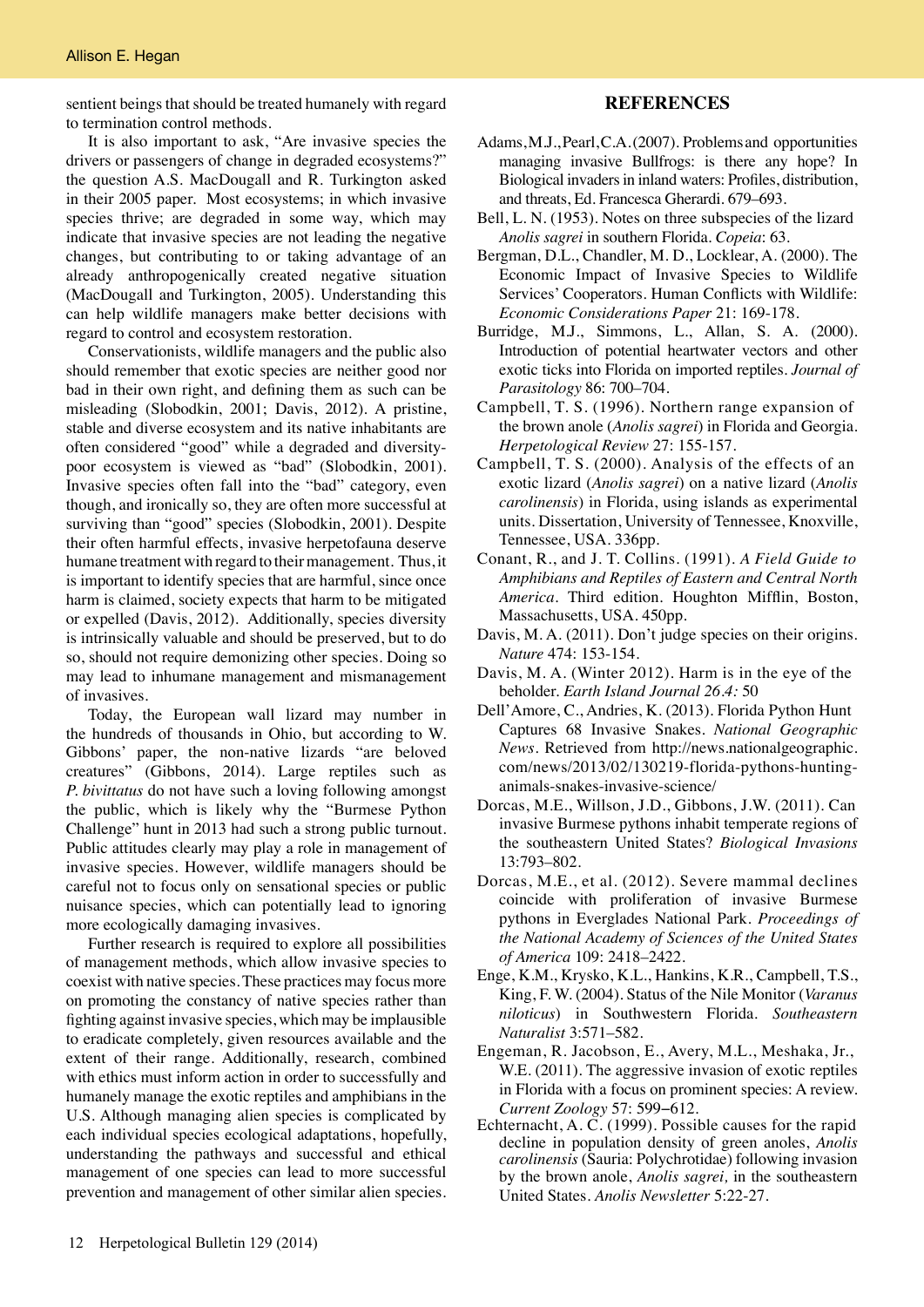- Falcón, W., Ackerman, J.D., Recart, W., Daehler, C.C. (2013). *Biology and Impacts of Pacific Island Invasive Species.* 10. *Iguana iguana*, the Green Iguana (Squamata: Iguanidae). *Pacific Science* 67: 157-186.
- Ficetola, G. F., Thuiller, W., Miaud, C. (2007). Prediction and validation of the potential global distribution of a problematic alien invasive species - the American bullfrog. *Diversity and Distributions* 13: 476–485.
- Garman, S. (1887). On West Indian Iguanidae and on West Indian Scincidae in the collection of the Museum of Comparative Zoology at Cambridge, Mass., U.S.A. *Bulletin of the Essex Institute* 19:25-50.
- Gerber, G. P. (1991). *Anolis sagrei* and *Anolis carolinensis* in Florida: evidence for interspecific predation. *Anolis Newsletter* 4:49-53.
- Gibbons, W. (May 18, 2014). Wall Lizards are Here to Stay. Savannah River Ecology Laboratory - Ecoviews.
- Glorioso, B.M., Waddle, J.H., Crockett, M.E., Rice, K.G., Percival, H. F. (2012). Diet of the invasive Cuban Treefrog (*Osteopilus septentrionalis*) in pine rockland and mangrove habitats in South Florida. *Caribbean Journal of Science* 46: 346-355.
- Goldberg, S. R. Kraus, F., Bursey, C. R. (2002). Reproduction in an introduced population of the brown anole, *Anolis sagrei*, from O'ahu, Hawaii. *Pacific Science* 56:163-168.
- Gurevitch, J., Padilla, D.K. (2004). Are invasive species a major cause of extinctions? *TRENDS in Ecology and Evolution* 19: 470-474.
- Hardin, S. (2007). Managing non-native wildlife in Florida: State perspective, policy and practice. Witmer G, Pitt W, Fagerstone K Eds. Managing Vertebrate Invasive Species: Proceedings of an International Symposium. Fort Collins, CO: USDA/APHIS/WS, *National Wildlife Research Center*: 43–52.
- Hedeen, S.E., Hedeen, D.L. (1999). Railway-aided dispersal of an introduced *Podarcis muralis* population. *Herpetological Review* 30: 57-58.
- Hulme, P. E. (2009). Trade, transport and trouble: managing invasive species pathways in an era of globalization. *Journal of Applied Ecology* 46: 10–18.
- Johnson, P.T. et al. (2011). Regional Decline of an Iconic Amphibian Associated with Elevation, Land-Use Change, and Invasive Species. *Conservation Biology* 25: 556-66.
- Kiesecker, J.M., Blaustein, A.R., Miller, C.L. (2001). Potential mechanisms underlying the displacement of native red-legged frogs by introduced bullfrogs. *Ecology* 82: 1964–1970.
- Krysko, K.L., Enge, K.M., Moler, P.E. (2011). *Atlas of Amphibians and Reptiles in Florida*. Final Report, Project Agreement 08013, Florida Fish and Wildlife Conservation Commission, Tallahassee, USA. 524 pp.
- Lowe S., Browne M., Boudjelas S., De Poorter M. (2000). *100 of the World's Worst Invasive Alien Species. A selection from the Global Invasive Species Database*. Published by The Invasive Species specialist Group (ISSG) a specialist group of the Species Survival

Commission (SSC) of the World Conservation Union (IUCN), 12pp.

- MacDougall, A.S., Turkington, R. (2005). Are invasive species the drivers or passengers of change in degraded ecosystems? *Ecology* 86: 42–55.
- Mendyk, R. W. (2007). An expanding population of Italian wall lizards in New York. *Reptila*: 65-71.
- Meshaka, W.E., Marshall, S. D., Boundy, J., Williams, A.A. (2006). Status and geographic expansion of the Mediterranean gecko, Hemidactylus turcicus, in Louisiana: implications for the Southeastern United States. *Herpetological Conservation and Biology* 1: 45-50.
- Meshaka, W. E. Jr., Smith, H. T., Engeman, R. M., Dean, C.r L., Moore, J. A., O'Brien, W. E. (2005). The Geographically Contiguous and Expanding Coastal Range of the Northern Curlytail Lizard (*Leiocephalus carinatus armouri* ) in Florida. USDA National Wildlife Research Center - Staff Publications Paper 24.
- Messing, R. H., Wright, M. G. (2006). Biological control of invasive species: solution or pollution? *Frontiers in Ecology and the Environment* 4: 132–140.
- Nonnatives Brown Anole. (n.d.). Florida Fish and Wildlife Conservation Commission Website. Retrieved August 29, 2014.
- Nonnatives Mediterranean Gecko. (n.d.). Florida Fish and Wildlife Conservation Commission Website. Retrieved August 29, 2014.
- Oliver, J. A. (1950). Anolis sagrei in Florida. *Copeia* 1950: 55-56.
- Pimentel, D., Lach, L., Zuniga, R., Morrison, D. (1999). Environmental and Economic Costs Associated with Non-indigenous Species in the United States, Cornellchronicle, Jan. 24, 1999. College of Agriculture and Life Sciences, Cornell University, Ithaca, NY.
- Pimentel, D. (2005). Environmental consequences and economic costs of alien species. In, Invasive Plants: Ecological and Agricultural Aspects 269-276, Birkhäuser Verlag/Switzerland.
- Pimentel, D., Zuniga, R., Morrison, D. (2005). Update on the environmental and economic costs associated with alien-invasive species in the United States. *Ecological Economics* 52: 273– 288.
- Pitt, W. C, Vice, D.S., Pitzler, M. E. (2005). Challenges of invasive reptiles and amphibians. In, Proceedings of the 11th Wildlife Damage Management Conference. D.L. Nolte, K.A. Fagerstone, Eds.
- Pyron, A. R., Burbrink, F.T., Guiher, T.J. (2008). Claims of potential expansion throughout the U.S. by invasive python species are contradicted by ecological niche models. *PLoS ONE* 3: e2931.
- Reed, R. N. (2005). An ecological risk assessment of non native boas and pythons as potentially invasive species in the United States. *Risk Analysis* 25 (3).
- Richardson, D.M., Ricciardi, A. (2013). Misleading criticisms of invasion science: a field guide. *Diversity and Distributions* 19: 1461–1467.
- Rodda, G. H., Savidge, J.A. (2007). Biology and impacts